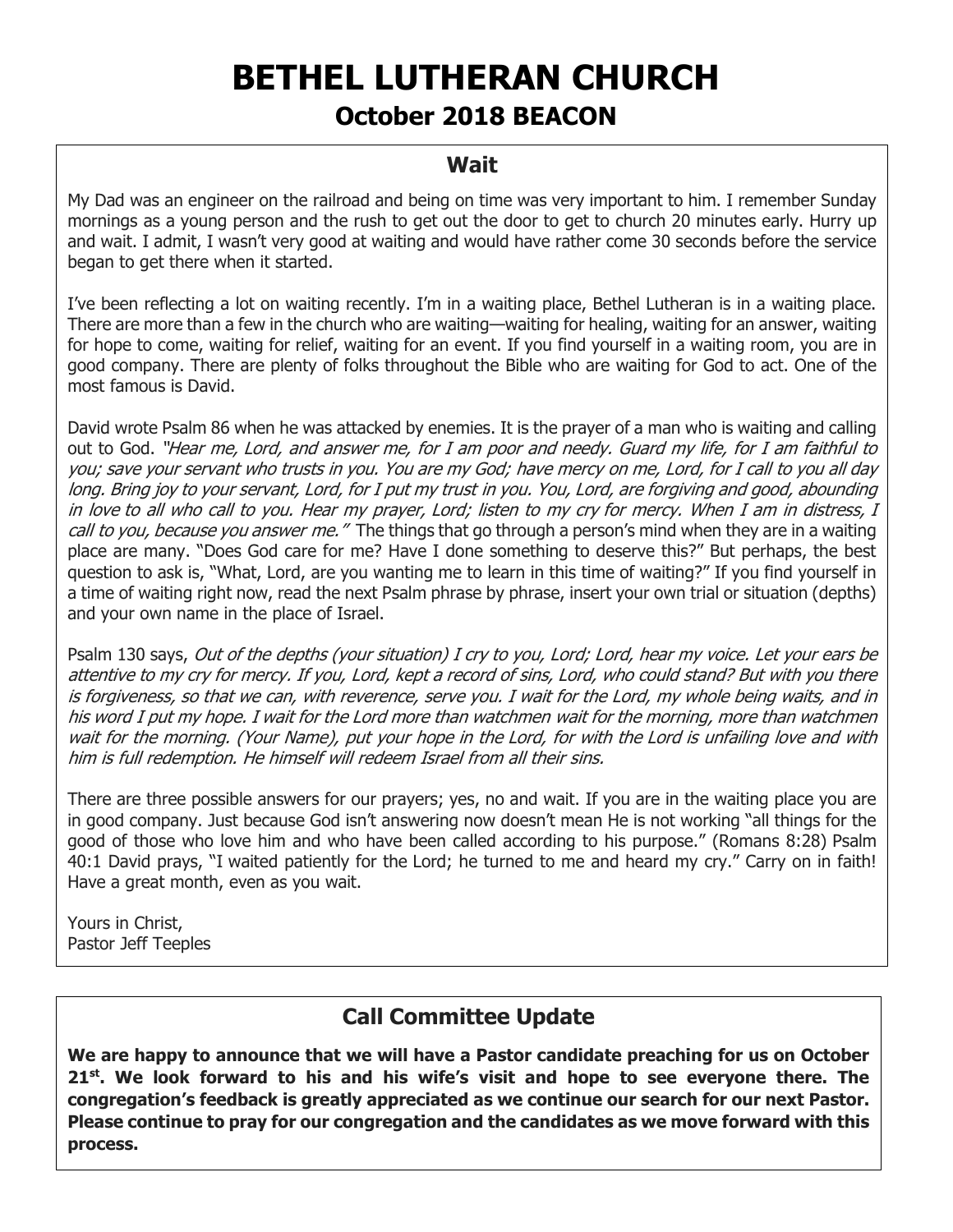# **September 12, 2018 Church Council Minutes**

(to be reviewed at the October Council meeting)

**Present**: Pastor Jeff Teeples, Dan Frey, JoAnne Schwarz, Allen Redman, Darla Drewelow, Bruce Simon, Michelle Krohn, Carol Chapman, Marilyn Ingalls

**Call to order** by President Dan Frey.

**Devotions** presented by Pastor Jeff.

**Approval of the Agenda:** Motion by Michelle, 2nd by JoAnne.

**Approval of the August Minutes: Motion by Bruce, 2<sup>nd</sup> by Marilyn.** 

**Approval of the Treasurer's Report**: Motion to accept report by Darla, 2nd by Marilyn.

**Pastor's report:** Pastor Jeff provided update of his home/office visits and meetings.

**Correspondence**: Dan presented bills and correspondence reading a thank you from Devin Bernard. JoAnne made a motion, 2<sup>nd</sup> by Michelle to approve bills and payment of Pastor Jeff's expenses.

#### **Ministry Team Reports:**

- **Children & Youth Ministry Team**: Pastor Jeff announced Sunday School materials had arrived.
- **Outreach & Fellowship Ministry Team**: The Fall Kickoff Brunch was held last Sunday with approximately 90 attendees. All agreed it was a successful event.
- **Property Ministry Team**: They continue to work with Toben Drainage in determining if the current drainage system is working properly. They have determined the sump pump is working. Cost estimates to replace the basement exterior door, due to leakage, is being pursued.
- **Worship & Music Ministry Team**: All hymns have been selected through mid-October.
- **Social Concerns Ministry Team:** Their next meeting will be in October.
- **Missions/Benevolence Ministry Team**: Allen presented the recommendations for distribution of \$3,300 in available funds. It was agreed to give \$1,000 each to AP Food Bank, New Hope Mission Society, Marshalltown Tornado Relief and remaining \$300 to Polk County Jail Ministries. Motion by Bruce, 2nd by JoAnne.

#### **Old Business:**

- 1. Sunday School Teachers: Sunday School begins 9/16 with teachers/co-teachers & fill in place.
- 2. Pastor's Computer: Tabled until next meeting.
- 3. Water Leak in Basement. (See above in Property Ministry Team).
- 4. Confirmation Update: Devin Bernard will be confirmed 10/7. Confirmation Banquet will be held 10/6.
- 5. Lighting Update: Sanctuary lighting will be completed in October.

#### **New Business**:

- 1. Snow removal Last year's provider, Jonathan Koop, will be contacted to seek pricing and acceptance of job.
- 2. Christmas Carol suggested, if we want to order Christmas Eve sack items, similar to what we had last year, we should order soon before stock availability is limited. Michelle made a motion to give Carol authority to pick out items and place an order for up to \$150. Bruce  $2^{nd}$ .
- 3. Discretionary Fund Pastor Jeff asked if we had a discretionary fund available for individuals who call or stop by the Church seeking assistance for food, gas, etc. It was decided we would contribute to the already set up "Parkersburg Ministerial Association" and distribution of funds would be handled through this location. The yearly \$400 cost will be taken from our Benevolence Fund. All ongoing requests should be referred to this service.
- 4. LCMC Annual Gathering & Convention This Convention will be in Des Moines 10/7-10. The close proximity creates a great opportunity for our congregation to attend. The Church will pay Registration Fees for up to 3 individuals to accompany Pastor Jeff. Darla will speak to the Congregation 9/16 encouraging attendance.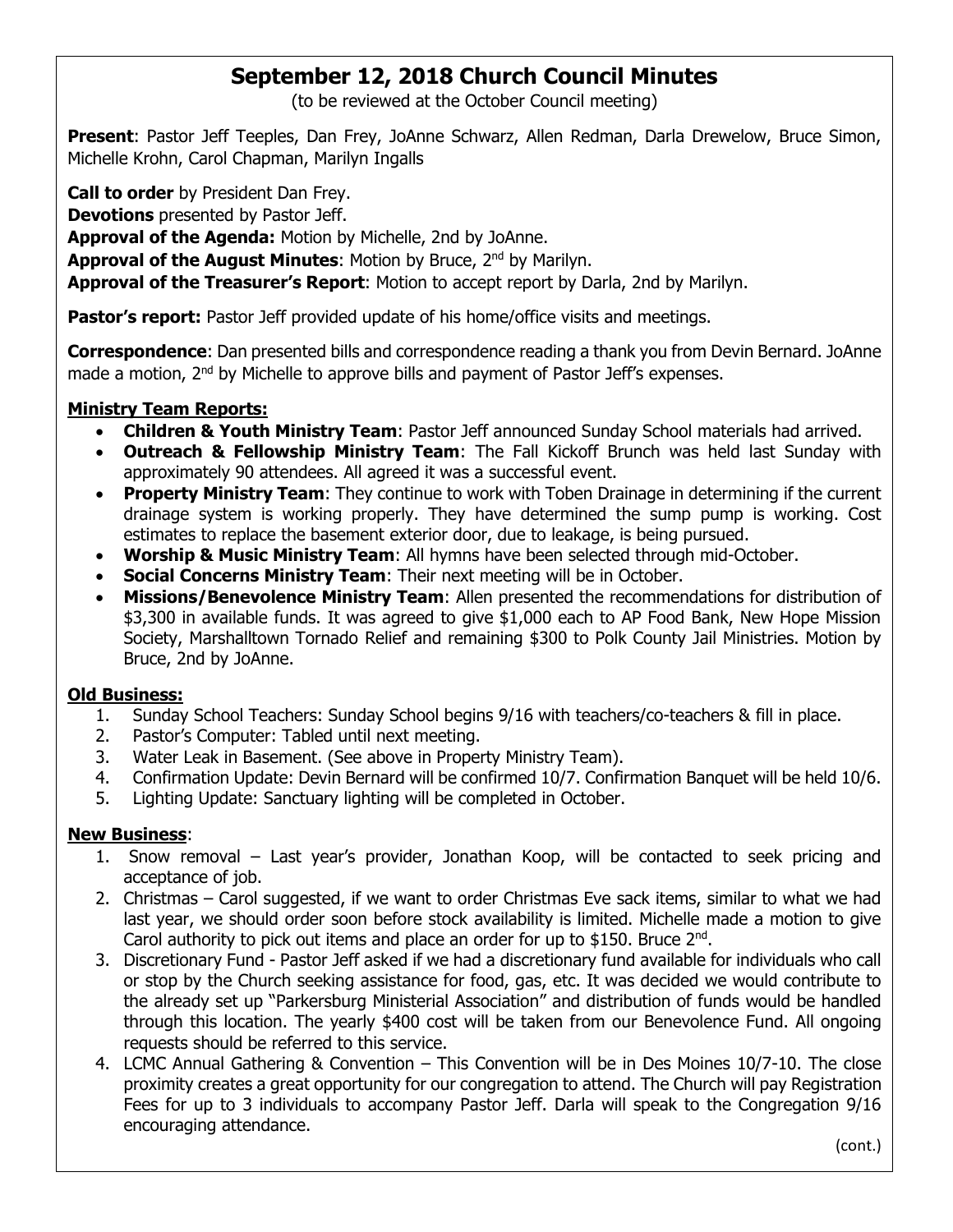#### **September Church Council Minutes (cont.)**

5. Printer for Treasurer: The check-writing printer/software isn't working. Dan will discuss with Julie Dudley.

**Motion to adjourn by JoAnne, 2nd by Darla. Closing Prayer/The Lord's Prayer Communion Assistants: October: Michelle Krohn, Stacy Palmer** 

Submitted by Carol Chapman

## **"The Story" Schedule**

(Anyone can join at any time, books are available for purchase for \$9)

Sept. 30 Joseph: From Slave to Deputy Pharaoh

Oct. 7 Deliverance

- Oct. 14 New Commands and a New Covenant
- Oct. 21 No Class (Meet Pastor candidate)
- Oct. 28 Wandering
- Nov. 7 The Battle Begins

#### **Ministry Teams**

Plan to gather in the sanctuary on **Wed., October 3rd at 7:30 pm** for a short opening before splitting into individual teams with a Council Liaison.

# **Family Devotions for October**

#### **Sharing Our Faith**

Bible Verse: "I long to see you so that I may impart to you some spiritual gift to make you strong – that is, that you and I may be mutually encouraged by each other's faith." Romans 1:11,12

On Sunday, October 7 - Confirmation Sunday at Bethel Lutheran - Devin Bernard will stand before the congregation and profess his faith in Jesus Christ. To prepare for his Confirmation, he was asked to write his "faith statement," expressing in his own words what it means to believe in Jesus Christ as his Lord and Savior. In fact, it's never too soon (or late) to start talking with our own children and grandchildren about their "faith statements." Some ideas to help get us started:

- Ask them if they remember when they first heard about Jesus' birth, His death, His resurrection. What does that mean to them?
- Share our own "faith statement." Tell them when we first learned about Jesus. If we knew about Him as a child, talk about how we've matured in faith through the years and what our relationship with Christ means to us.
- Sit down with someone we know who has a strong relationship with Jesus and ask them to share their faith. At Ladies Bible study recently, we had the opportunity to hear Leona Wallbaum talk about the importance of growing up in the church, and how learning Bible verses and Bible stories helped strengthen her faith in Jesus throughout her 102 years! So meaningful!
- Learn how people in the Bible came to know God and His Son. Many stories are pretty dramatic! Here's a few: Abraham (Genesis 12); Moses (Exodus); Ruth (Book of Ruth); Saul/Paul (Acts 9)

Prayer: Dear Heavenly Father, Help us be open to sharing our Christian faith with others so they might be encouraged in their own walk with you. Continue to strengthen Devin after his Confirmation Day, so he will follow you forever. We pray in Jesus' name, amen.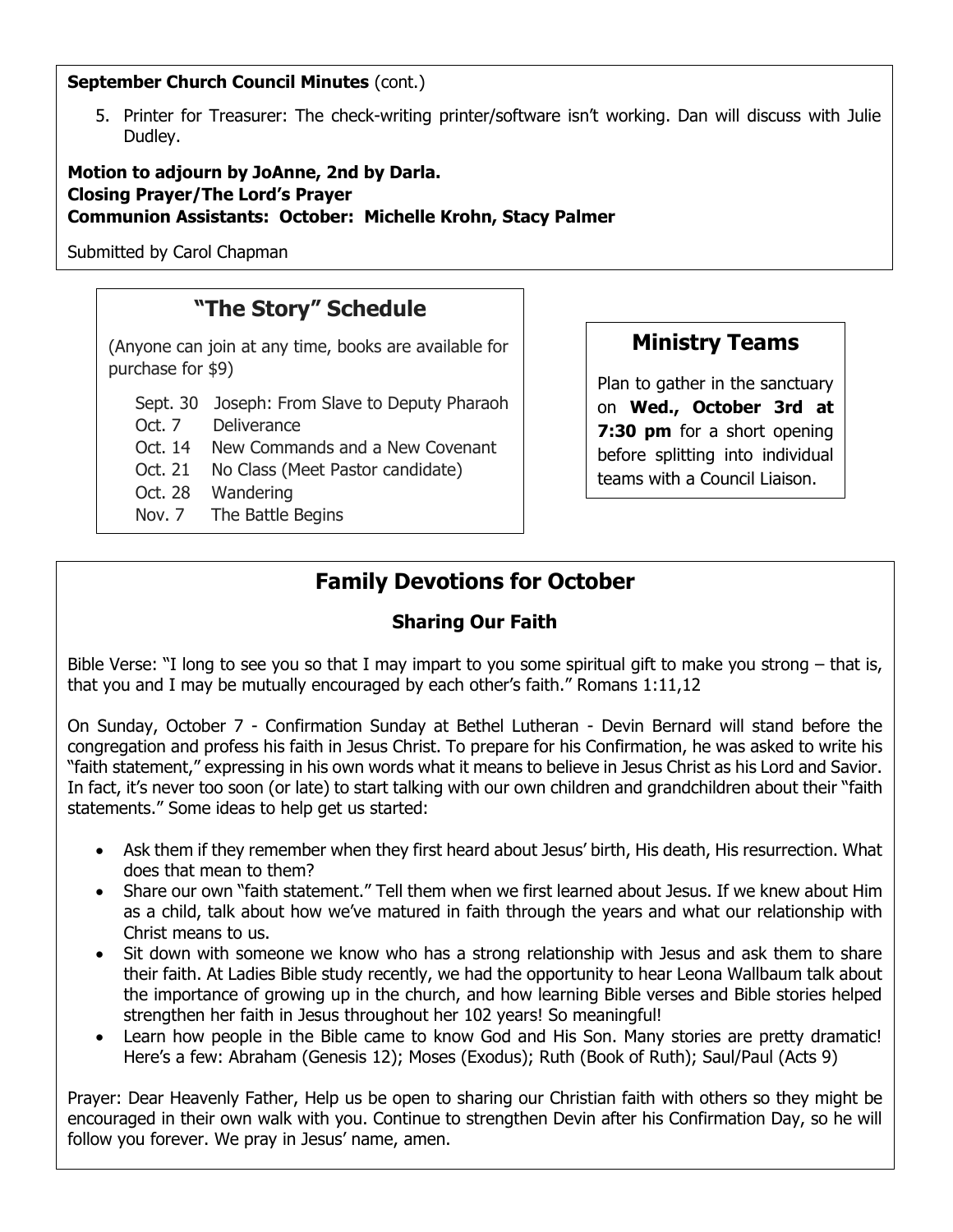## **October Bible Reading Schedule**

| Oct 1, Mon:                                    | Ezekiel 37:15-28, II Corinthians 3                                                                           |
|------------------------------------------------|--------------------------------------------------------------------------------------------------------------|
| Tuesday:                                       | Ezekiel 38:1-13, II Corinthians 4                                                                            |
| Wednesday:                                     | Ezekiel 38:14-23, II Corinthians 5                                                                           |
| Thursday:                                      | Ezekiel 39:1-16, II Corinthians 6                                                                            |
| Friday:                                        | Ezekiel 39:17-29, II Corinthians 7                                                                           |
| Saturday:                                      | Ezekiel 40:1-16, II Corinthians 8:1-15                                                                       |
| Sunday:                                        | Exodus 40                                                                                                    |
| Oct. 8, Mon:                                   | Ezekiel 40:17-31, II Corinthians 8:16-24                                                                     |
| Tuesday:                                       | Ezekiel 40:32-49, II Corinthians 9                                                                           |
| Wednesday:                                     | Ezekiel 41:1-12, II Corinthians 10                                                                           |
| Thursday:                                      | Ezekiel 41:13-26, II Corinthians 11:1-15                                                                     |
| Friday:                                        | Ezekiel 42, II Corinthians 11:16-31                                                                          |
| Saturday:                                      | Ezekiel 43:1-17, II Corinthians 12                                                                           |
| Oct 15, Mon:                                   | Ezekiel 43:18-27, II Corinthians 13                                                                          |
| Tuesday:                                       | Ezekiel 44:1-14, Philippians 1                                                                               |
| Wednesday:                                     | Ezekiel 44:15-31, Philippians 2                                                                              |
| Thursday:                                      | Ezekiel 45:1-13, Philippians 3                                                                               |
| Friday:                                        | Ezekiel 45:14-25, Philippians 4                                                                              |
| Saturday:                                      | Ezekiel 46:1-11                                                                                              |
| Tuesday:<br>Wednesday:<br>Thursday:<br>Friday: | Oct. 22, Mon: Ezekiel 46:12-24<br>Ezekiel 47:1-12<br>Ezekiel 47:13-23<br>Ezekiel 48:1-14<br>Ezekiel 48:15-35 |

If you have been reading these daily scriptures for the last 22 months, you have not read through the entire Bible.

## **Organized Prayer for Bethel Families**

**Week of October 7 –** Randy & Janelle Gorter, Josh & Ted, B.J. Gorter & family, Rob & Maggie Gorter, Aiden & Wyatt

**Week of October 14 –** Jeff & Stacy Palmer, Clayton & Evan, Jeremy & Brooke Paulson, Rylan & Bexlee, Allen & Rachael Redman, Nate, Chad & Sarah

**Week of October 21 –** Bill & Jackie Hager, Bob & Lista Patterson, Shirley Bergman, Barb Brouwer

**Week of October 28 –** Henry & Janice Gerloff, Harvey Peters, Lee & Kathy Aalfs, Sharon Knudson

# **Opportunities to Serve**

**Altar Guild Volunteers:** There are several months without anyone to do Communion, etc. If you are able to help out, please contact JoAnne Schwarz or Bonnie Gerloff.

**Coffee Fellowship Following Worship:** Please see the sign-up sheet on the bulletin board to volunteer to make coffee and bring treats for fellowship following worship for a Sunday in October.

**Home Cooked Meal:** If you know of someone who might benefit from a homecooked meal(s) provided by members of our congregation  $-$  or  $-$  if you are able to help prepare a meal, please contact Janet (319-269-9674), Jenny (319-269-2578), or Sharleen (319-414-7409).

**Quilters:** The quilters will start quilting again on October 20th from 9:00-12:00 noon. No prior experience in quilting or sewing necessary; will train. Come join the fun on Thursday mornings.

**Website Coordinator:** The Church Council is looking for a WEBSITE Coordinator. Any computer with internet access can be used for this volunteer task. Training is available. If interested, please contact Dan Frey.

# **BLCW NEWS - Bakeless Bake Sale**

October is our annual **Bakeless Bake Sale** to replenish the account so we can continue to keep the kitchen stocked with coffee and paper products. We also pay the quarterly fees for the Portals of Prayer and Christ in Our Home devotional booklets available for your daily devotions at home and buy flowers for the Graduates. The Bakeless Bake Sale envelopes will be in the October Beacon or in your mail box at church. We will also have some envelopes next to the guest book in the Narthex. Please place your donation in the provided envelope and place it in the offering plate or leave it in the church office during the month of October. Thank you so much for your help and have a blessed fall season.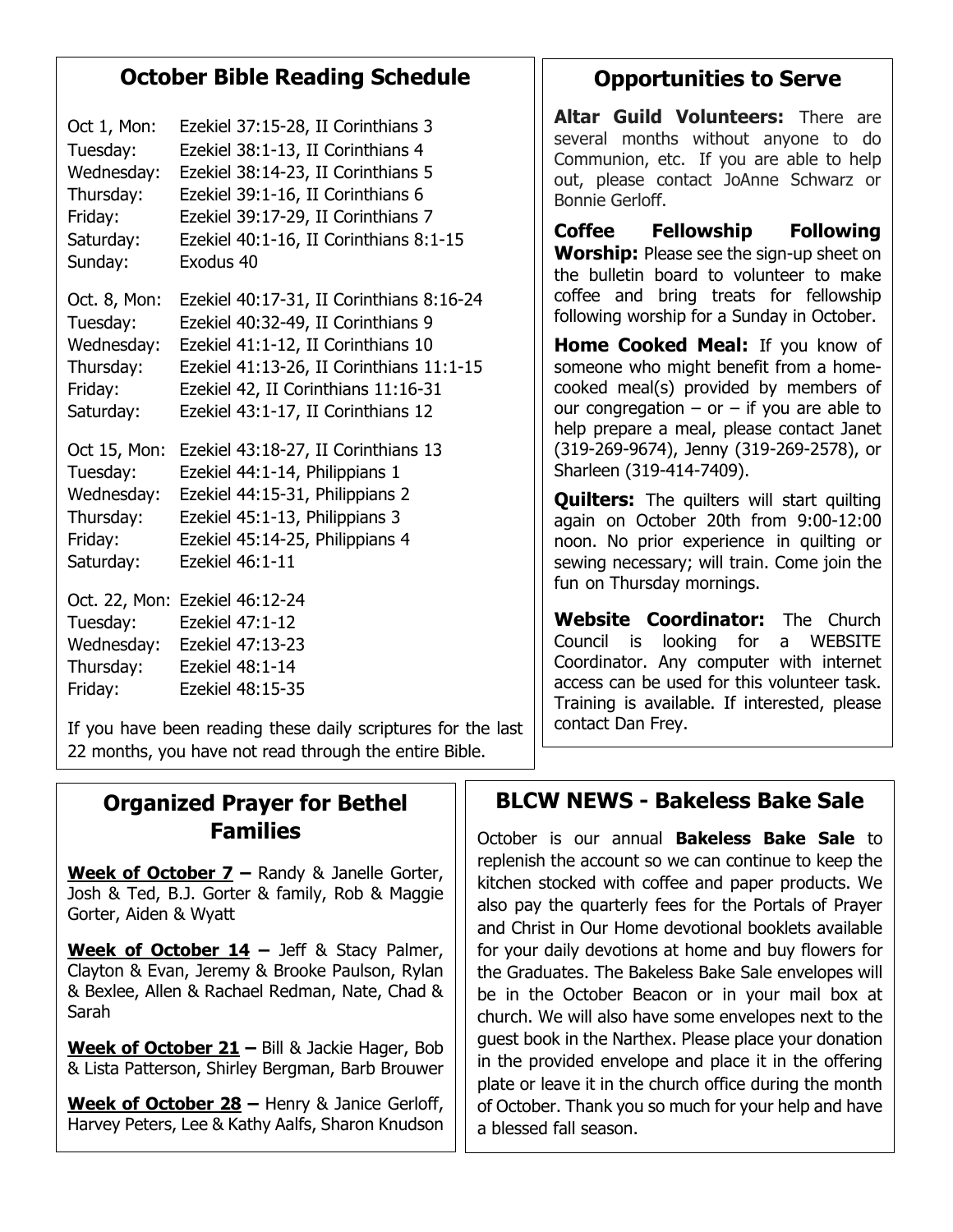#### Worship Assistant Schedule for October--Worship Service 9:00 a.m.

|                          | <b>October 7</b>              | <b>October 14</b>   | October 21             | <b>October 28</b>     |  |  |  |
|--------------------------|-------------------------------|---------------------|------------------------|-----------------------|--|--|--|
| <b>USHERS</b>            | Jim & Eileen Lupkes           | Jim & Eileen Lupkes | Vern & Marilyn Ingalls | Dale & Jenny Hansmann |  |  |  |
| ORGANISTS/PIANISTS       | Janet Mennen/Sharleen Hubbard |                     |                        |                       |  |  |  |
| <b>ALTAR GUILD</b>       | Beth Van Lengen/Pam Jacobson  |                     |                        |                       |  |  |  |
| <b>GREETERS</b>          | Larry & Carol Chapman         | Carol Warneka &     | Dennis & Bonnie        | Dennis & Karol        |  |  |  |
|                          |                               | Shirley Cassady     | Gerloff                | <b>Ellermann</b>      |  |  |  |
| <b>LECTORS</b>           | Carol Chapman                 | Beth Van Lengen     | Darla Drewelow         | Jeff/Pam Jacobson     |  |  |  |
| <b>LITURGISTS</b>        | Kris Teeples                  | Dale Krohn          | <b>Bonnie Gerloff</b>  | JoAnne Schwarz        |  |  |  |
| <b>ACOLYTES</b>          | Gavin Bernard                 | Corryn Mann         | Ava Mann               | Evan Palmer           |  |  |  |
| <b>COMMUNION</b>         | Michelle Krohn/               |                     | Michelle Krohn/        |                       |  |  |  |
| <b>ASSISTANTS</b>        | <b>Stacy Palmer</b>           |                     | <b>Stacy Palmer</b>    |                       |  |  |  |
| <b>COFFEE FELLOWSHIP</b> | Karol Ellermann               |                     |                        |                       |  |  |  |
| <b>SOUND SYSTEM</b>      | Dan Frey/JoAnne Schwarz       |                     |                        |                       |  |  |  |

#### September Summary of Attendance and Financial Contributions

|                              | <b>Attendance</b> | <b>Bene./Mission</b> | <b>Current</b> | <b>Building Maintenance</b> |
|------------------------------|-------------------|----------------------|----------------|-----------------------------|
| <b>Sunday, September 2</b>   | 64                | \$219.54             | \$2,667.53     | \$0.00                      |
| <b>Sunday, September 9</b>   | 84                | \$250.00             | \$3,010.10     | \$0.00                      |
| <b>Sunday, September 16</b>  | 58                | \$136.45             | \$1,623.30     | \$0.00                      |
| <b>Sunday, September 23</b>  | 86                | \$150.11             | \$2,316.20     | \$0.00                      |
| January 1-September 23, 2018 | \$6,006.07        | \$78,496.39          | \$0.00         |                             |

#### **October Anniversaries**

- 6 Dennis & Karol Ellermann (56)
- 14 Ken & Karla Beckman (40)
- 17 Dennis & Bonnie Gerloff (37)

## **October Birthdays**

- 5 Sherry Brouwer 26 Gavin Bernard
- 
- 
- 
- 
- 
- 15 Adrian Bernard 28 Jim Schwarz
- 23 Jeremy Paulson
- 
- 6 Vern Ingalls 26 Darwin Miller
- 9 Shirley Cassady 28 Dale Hansmann
- 9 Chad Redman 28 Morgan Knock
- 9 Kassi Rice 28 Kaitlin Marlette
- 12 Candy Krohn 28 Ryan Schrage
	-

Email: [bethelparkersburg@gmail.com](mailto:bethelparkersburg@gmail.com) Website: [www.bethelparkersburg.org](http://www.bethelparkersburg.org/) 'Like' & 'Follow' us on Facebook too!